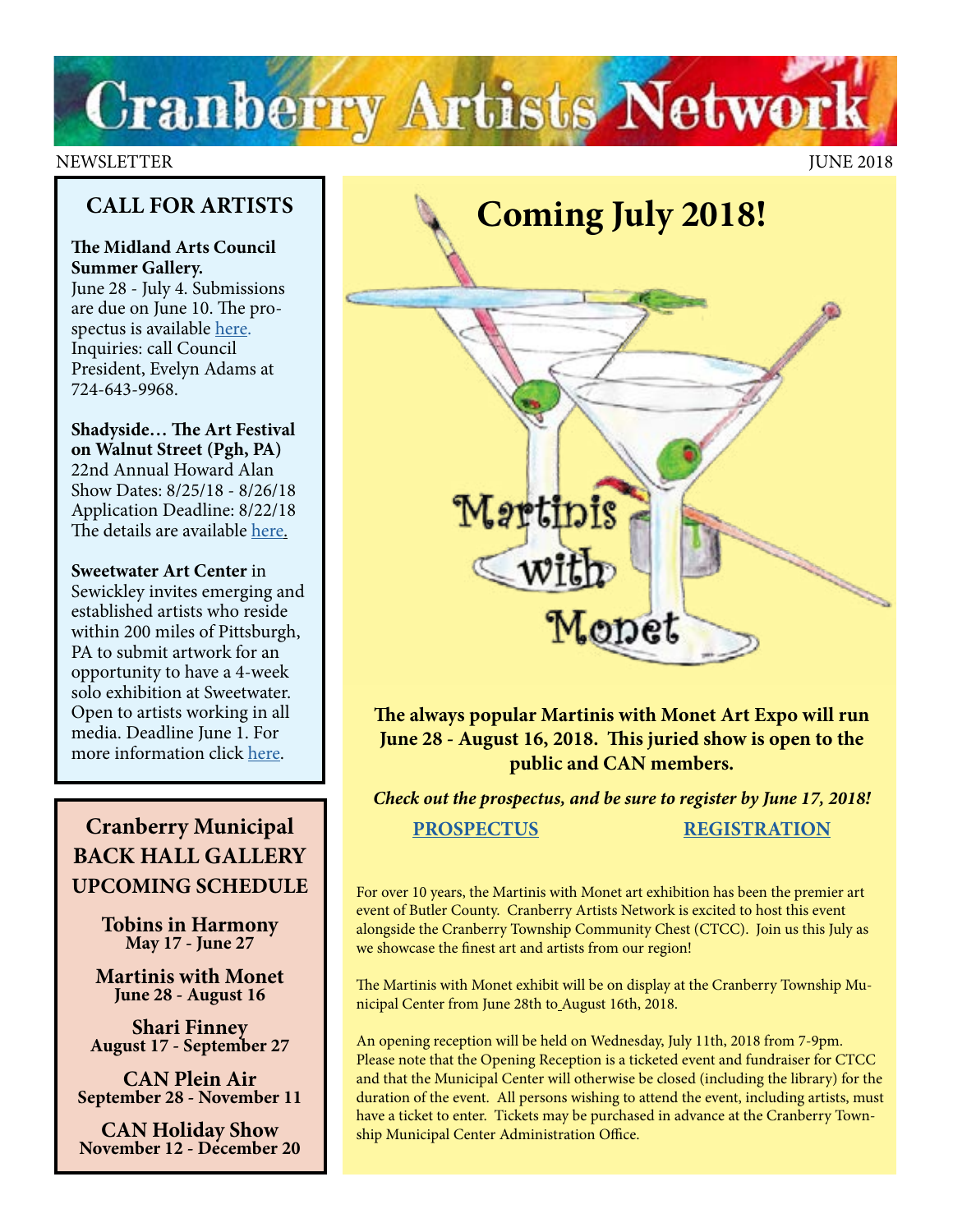## **CRANBERRY ARTISTS NETWORK**

## **2018 MID YEAR**

## **CALENDAR OF EVENTS**

| Jun      | Plein Air Painting                |
|----------|-----------------------------------|
| Jun 17   | Registration deadline for         |
|          | Martinis with Monet by 5pm        |
| Jun 25   | Notification of acceptance by     |
|          | email                             |
| Jun 28   | Artwork drop off 4-7pm            |
| Jun 29   | Martinis with Monet show          |
|          | opens                             |
| Jul      | Plein Air Painting                |
| Jul 11   | <b>Opening Reception Martinis</b> |
|          | with Monet                        |
|          | Jul 12-14 Community Days          |
| Aug      | Plein Air Painting                |
| Aug 16   | Martinis with Monet show          |
|          | ends and art pick up, 4-7pm       |
| Sep      | Plein Air Painting                |
| Sep 11   | First Tuesday figure drawing      |
| Oct 3    | First Tuesday figure drawing      |
| Oct $15$ | New Member Screening              |
|          | $5-8$ pm                          |
| Nov 8    | Holiday show drop off             |
|          | $4-7$ pm                          |
| Nov $12$ | Holiday show starts               |
| Nov 13   | First Tuesday figure drawing      |
|          | on second Tuesday because         |
|          | of election day                   |
| Nov 15   | Opening reception for             |
|          | Holiday show 6-8pm                |
| Dec 4    | First Tuesday figure drawing      |
| Dec 6    | General Membership                |
|          | Meeting, 6:30-9pm                 |
| Dec 20   | Holiday show ends, artwork        |

pick up 4-7pm



## **JUNE FEATURED ARTISTS MARIAN SALLADE AND PATRICIA YOUNG**

**Marian and Patricia** have a show [Perspectives at the John Hermann Jr Muse](http://www.johnhermannmuseum.org/index.htm)[um](http://www.johnhermannmuseum.org/index.htm) in Bellevue, PA It will be there untill June 24. The Museum is located at 318 Lincoln Avenue, Bellevue. The museum is open Saturdays and Sundays 1 to 4 PM. The museum is a beautiful venue with large rooms and terrific lighting on the paintings.



#### **Marian Sallade**

Since childhood my passion has been to create art.

Oil and pastel are my favorite mediums and I prefer to paint out of doors when the weather permits.

Each season offers a variety of color changes which are challenging and fun.

I am grateful to be able to experience the joy of creating.

Marian is a native of Pittsburgh. She studied art at Carnegie Mellon and LaRoche College, and attended workshops and classes taught by prominent artists. She believes learning is a life-long process. Her membership is in the Pittsburgh Pastel Artist League, North Hills Art Center and the Cranberry Artists Network, and is represented by The Gallery on 43rd Street in Lawrenceville, as well as the Panza Gallery in Millvale.

## **[Patricia Mae Young](http://art.net/~patricia/WorldWideArtScapes/index.htm)**

As a child I drew murals on my bedroom wall with the approval of my grandmother. Encouraged through school to paint, I took classes at Carnegie Mellon University. I then studied commercial art at the Art Institute of Pittsburgh, freelancing for many years as an illustrator for furniture stores and taking fine art classes at night.

My artistic spirit has been influenced by my travels. I've studied the tropical splendor of Southeast Asia and recorded the art of Aboriginal sandstone paintings in Australia. I've experienced the breathless heights of the the Tibetan plateau and the brilliant light of Provence. Now in Pittsburgh, I have found a hilltop to relax and plan the next painting.

Travelling expands my perspectives, allowing me to see the wondrous variety of nature. As I travel I translate nature's art into my own. My subjects vary, reflecting the individuality of nature.

Please enjoy the art.